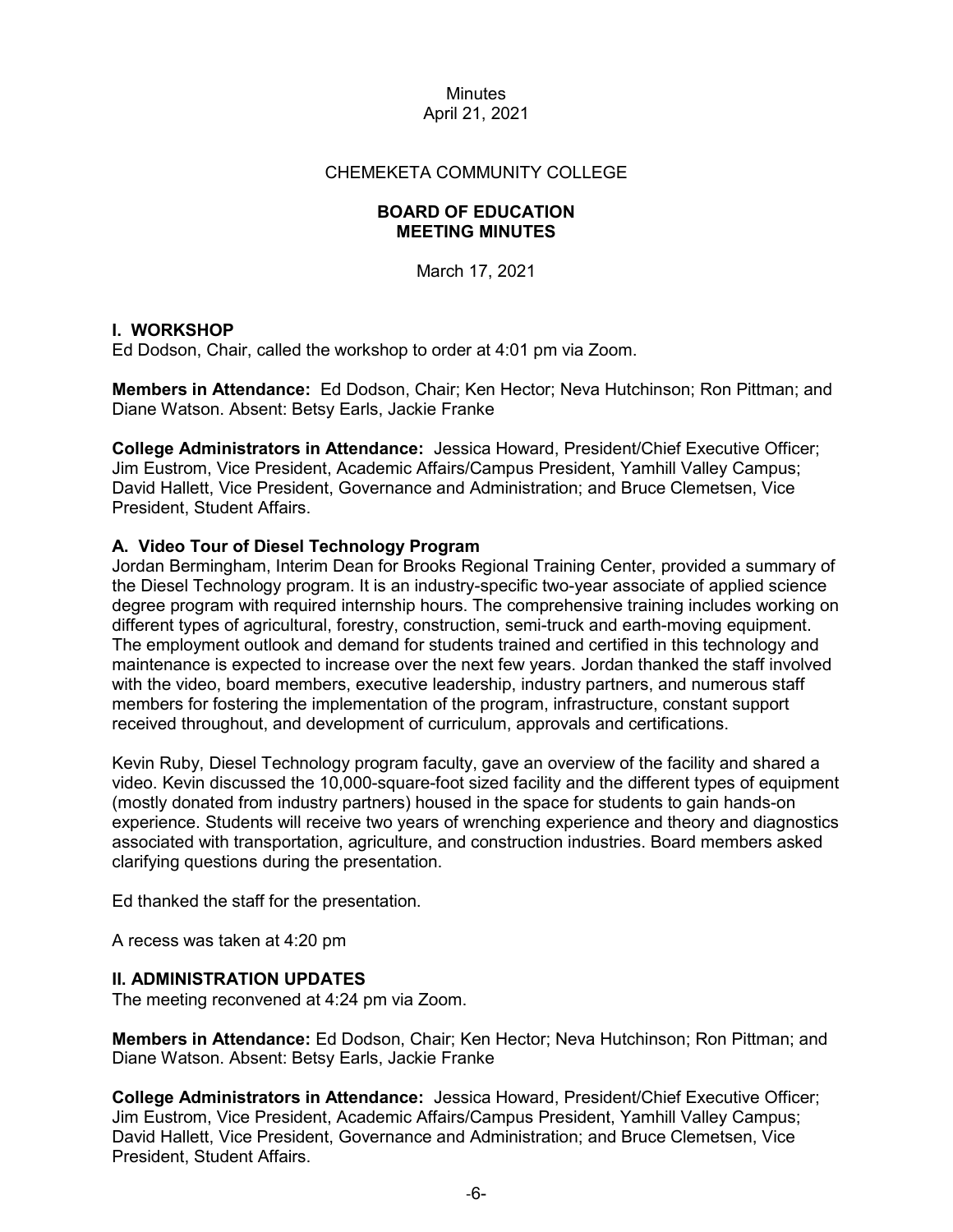Meeting Minutes Chemeketa Board of Education March 17, 2021 Page 2

Updates were shared or discussed with the board on Safe Zone training, the state legislative session, Vice President of Academic Affairs interviews, high school board visits, Academic Affairs staffing updates, spring term basketball beginning/testing, Chemeketa Center for Business and Industry (CCBI) opening, the Chemeketa Foundation fundraiser, emergency SNAP eligibility for students, a high school counselor update, welcoming back students, a student technology survey, and board agenda preview.

A recess was taken at 5:06 pm.

#### **III. REGULAR SESSION**

#### **A. CALL TO ORDER**

Ed Dodson, Chair, reconvened the board meeting at 5:30 pm via Zoom.

#### **B. ROLL CALL**

**Members in Attendance:** Ed Dodson, Chair; Betsy Earls (arrived 5:33); Ken Hector; Neva Hutchinson; Ron Pittman; and Diane Watson. Absent: Jackie Franke

**College Administrators in Attendance:** Jessica Howard, President/Chief Executive Officer; Jim Eustrom, Vice President, Academic Affairs/Campus President, Yamhill Valley Campus; David Hallett, Vice President, Governance and Administration; and Bruce Clemetsen, Vice President, Student Affairs.

**Board Representatives in Attendance**: Antonio Martinez, Associated Students of Chemeketa (ASC); Steve Wolfe, Chemeketa Faculty Association (CFA); Terry Rohse, Chemeketa Classified Association (CCA); and Marshall Roache, Chemeketa Exempt Association (CEA).

# **C. COMMENTS FROM THE PUBLIC**

None

#### **D. APPROVAL OF MINUTES**

Ken Hector moved and Diane Watson seconded a motion to approve the board minutes of February 24, 2021.

The motion CARRIED.

# **E. REPORTS**

#### **Reports from the Associations**

Antonio Martinez, Associated Students of Chemeketa (ASC), responded to the question on attendance at ASC events from the February 24, 2021 board meeting. Antonio stated ASC hosted nine events each for fall and winter terms, and approximately five students attended each one.

Steve Wolfe, Chemeketa Faculty Association, Terry Rohse, Chemeketa Classified Association, and Marshall Roache, Chemeketa Exempt Association, said their reports stand as written.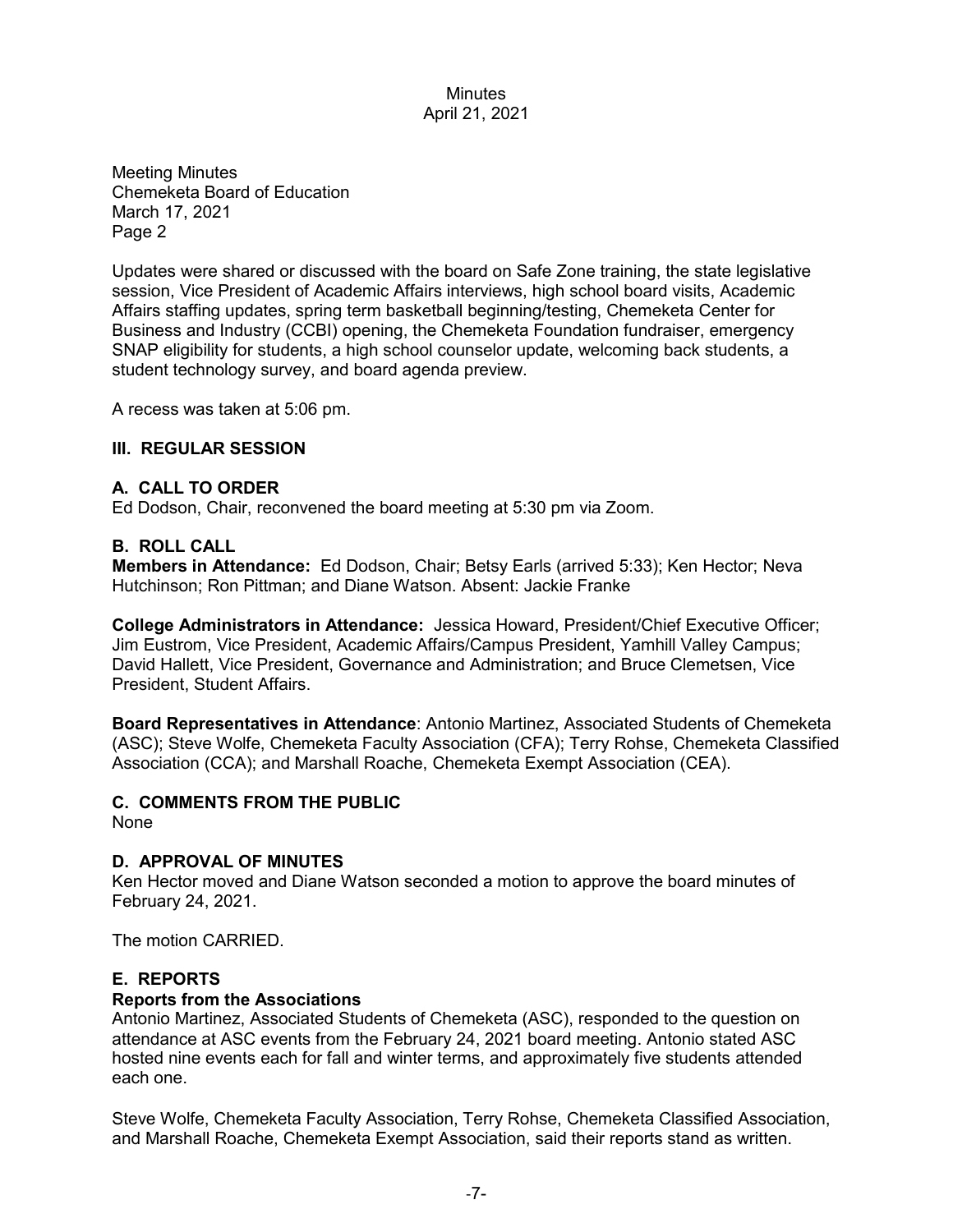Meeting Minutes Chemeketa Board of Education March 17, 2021 Page 3

## **Reports from the College Board of Education**

Ken Hector attended two Oregon Community College Association (OCCA) legislative session calls, and a Silverton Rotary meeting with Jessica Howard as the guest speaker.

Betsy Earls stated she has been at the legislature non-stop since the last board meeting.

Diane Watson attended Keizer Greeters, Mid-Willamette Valley Council of Government (MWVCOG) Annual Meeting and Awards Ceremony, and the Strategic Economic Development Corporation (SEDCOR) Economic Business Forum.

Ron Pittman attended a meeting with Jessica Howard and Jim Eustrom.

Ed Dodson attended board agenda review, three OCCA legislative calls, OCCA legislative committee, Central Oregon Community College presentation on Building Power and Change for Indigenous People, and MWVCOG Annual Meeting and Awards Ceremony

## **Academic and Student Affairs Reports**

Jim Eustrom mentioned the college shared an appreciative inquiry activity with faculty, exempt, and classified employees to gather input on what was learned, worked well, difficulties experienced, and what could be carried forward from the college's experience with remote operations during the CV-19 pandemic. In addition, another survey was sent to determine where the college needs to be moving with academics and a student survey was sent out regarding their technology use and needs.

Bruce Clemetsen discussed fall term's expanded access, and the college's messaging effort encouraging and informing new and returning students about fall term and the differences to expect.

# **F. INFORMATION**

# **Presentation of 2019–2020 Federal Single Audit Report**

Katie Bunch, Director of Business Services, noted the federal single audit report is usually presented with the financial statement audit; however, due to the delayed federal government guidelines on auditing procedures for the CARES Act money, the report was not ready at that time. Katie introduced Ken Kuhns, Auditor for Kenneth Kuhns & Company, to present the report.

Ken stated this seven-page report addresses federal money the college expended during the year. Referring to pages 4–5, Schedule of Expenditures of Federal Awards, the college received \$37 million in federal assistance. This included CARES Act money, approximately \$29 million for student financial aid assistance, and the remainder was utilized by various programs. This year, the major federal programs identified and audited were the student financial assistance program and the CARES Act money. Ken referred to and read the opinion statement on pages 1–3. Based on the audit, this is an unmodified, clean opinion on the federal programs in terms of compliance and the schedule of federal awards. In addition, no material weaknesses in the internal controls were found.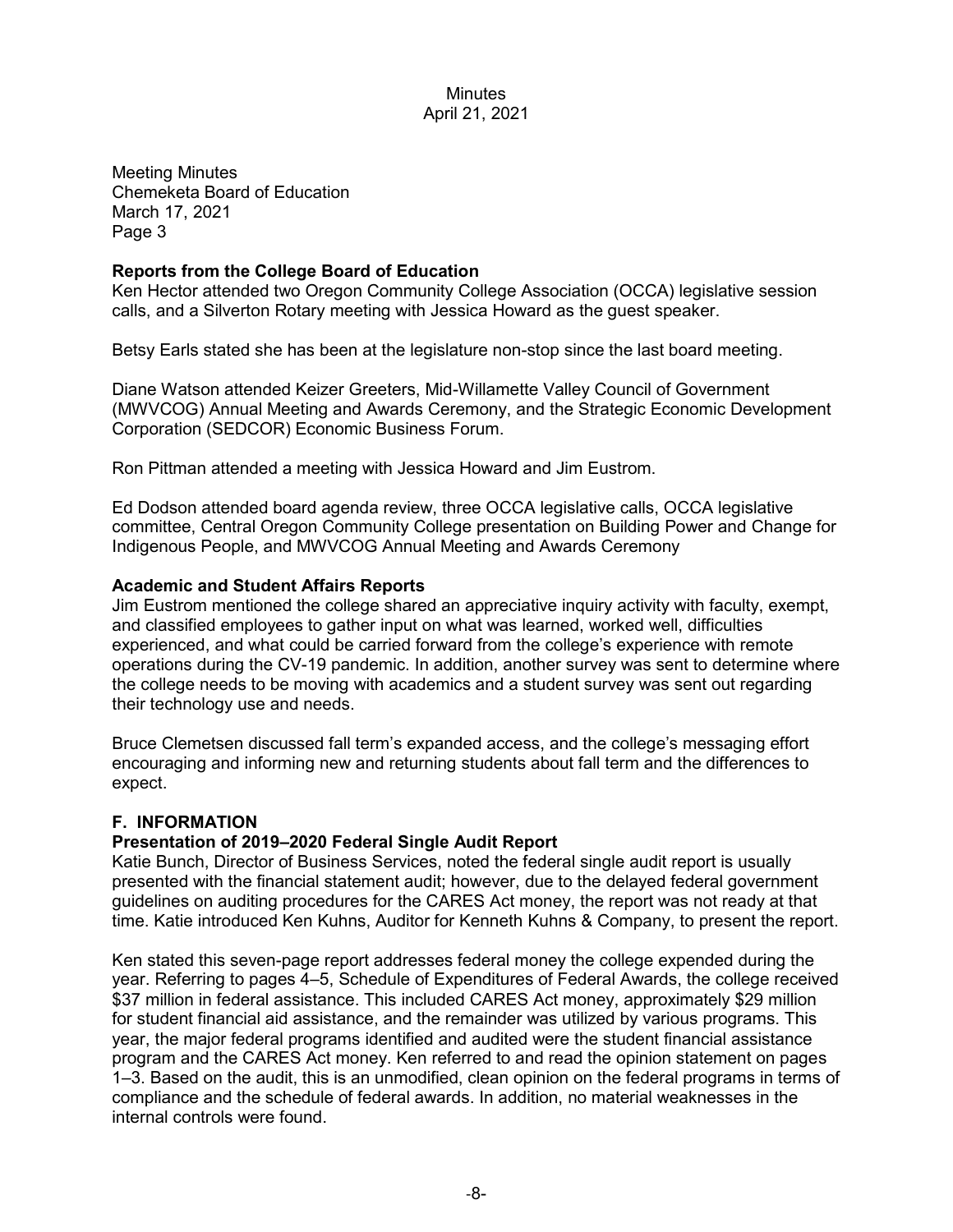Meeting Minutes Chemeketa Board of Education March 17, 2021 Page 4

Ed Dodson thanked Ken and Katie for their work.

#### **2021–2022 Sabbatical Leave Requests**

Theresa Yancey, Co-Chair of the Sabbatical Review Committee, stated there were six faculty sabbatical requests for 16 terms of leave. Theresa referred to the descriptions in the written report from the following faculty: Allison Tobey, English (three terms); Garth Fleming, Math (three terms); Joleen Schilling, Horticulture and Agriculture Science (three terms); Kevin Dye, English (one term); LeAnna Crawford, English (three terms); and Sara Dennison, English (three terms). Justus Ballard, English (three terms); and Dr. Jan VanStavern, English (one term) were approved last year; however, due to COVID they will be taking their sabbaticals in 2021–2022 as well. Board approval will be requested next month. Neva Hutchinson asked if a report or presentation could be brought back to the board detailing sabbatical outcomes. Don Brase, Executive Dean for General Education and Transfer Studies, stated this was a good suggestion and would look at a presentation for a future meeting.

#### **Exploring Bond Measure Feasibility**

Jessica stated in May 2008 Chemeketa Community College presented to the voters, and the voters approved, a 92-million-dollar bond levy. This report was brought forward to initiate an exploration of the viability of an additional bond in the next two or three years. This report is marking the beginning of that inquiry.

#### **Irrigation Technician Certificate of Completion**

Larry Cheyne, Interim Director for Agricultural Sciences and Technology, noted the Irrigation Technician Certificate is a one-year certificate spread over four terms. The main focus is on irrigation principles, water management systems, programmable logic control, and other technologies including artificial intelligence. In addition, this program includes a full term of internship in the industry prior to completion. Industry demand is very high due to tremendous growth over the last year in landscape, greenhouse, nursery, and the growth in this occupational area over the next decade will be above average according to the Oregon Employment Department.

Board approval will be requested next month. Ken Hector asked if students could maintain employment and go through the program at the same time. Larry said the program is set up so students can attend some of the classes remote or online, and if they are already working in the industry, the internship piece can be completed at that location.

### **G. STANDARD REPORTS**

#### **Personnel Report**

David Hallett said the report stands as written. David mentioned the position change for Fantini Hernandez duplicated the entry on last month's report, and most of the new hire employees have worked at Chemeketa for years and are now moving into full-time roles. David thanked the departments which participate in onboarding new hires.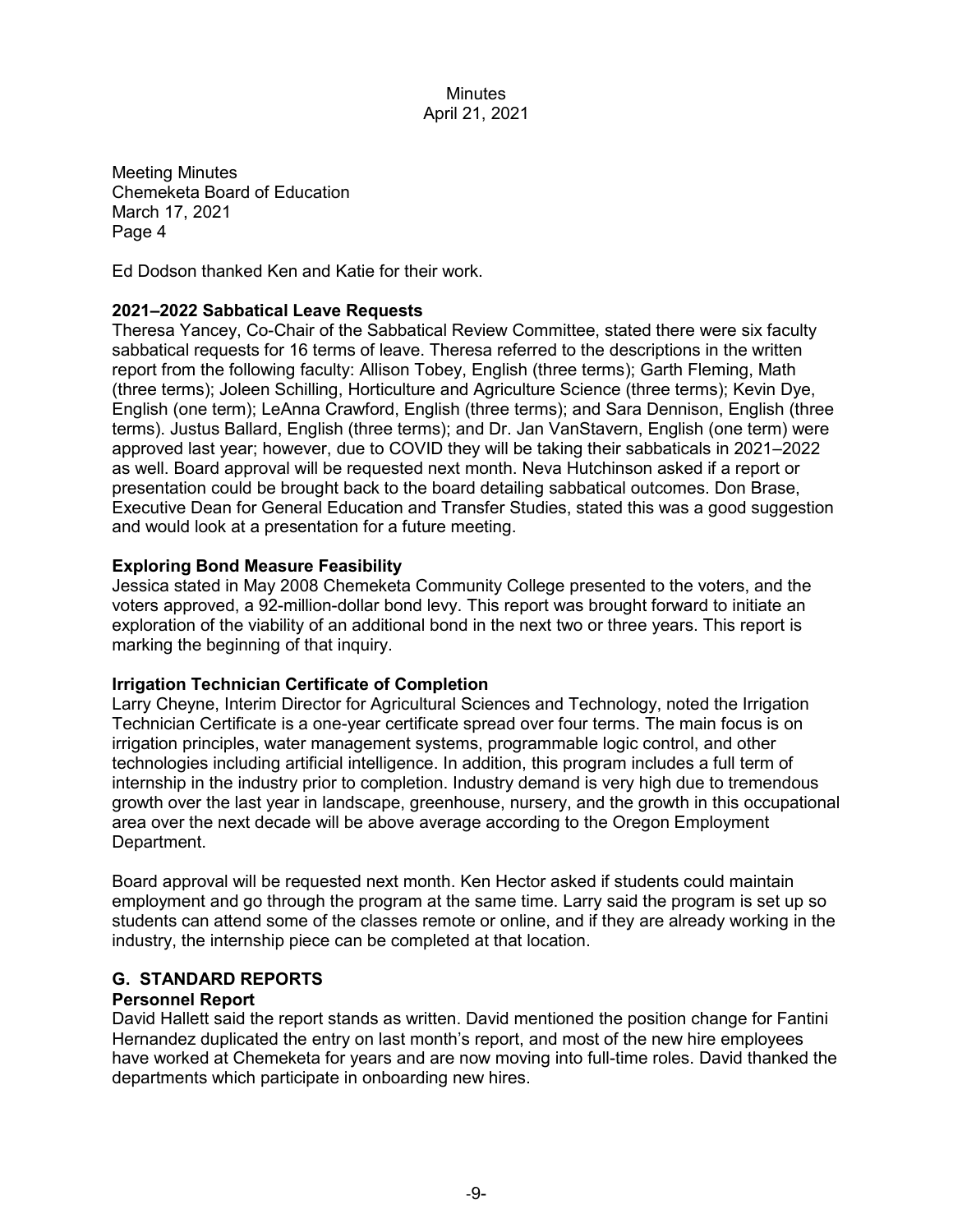Meeting Minutes Chemeketa Board of Education March 7, 2021 Page 5

### **Budget Status Report**

Jim Eustrom briefly reviewed the budget status reports. Ken Hector asked if the percentages reflected on revenue and expenditures indicate a healthier ending balance and stronger carry forward at the end of the fiscal year than prior years. Katie Bunch said yes. A few property taxes are still coming in, and as long as the expenditures continue in the same vein things look good. Rich McDonald, Director of Budget and Finance, noted the savings are outpacing the small losses in resources. The major categories are looking good, but there are small losses in interest and miscellaneous items.

#### **Purchasing Report**

Jim Eustrom reported on three purchasing items. The Food Services Request for Proposal (RFP), Building 49 Remodel Invitation to Bid (ITB), and contract extension for Human Resource Training Services classes. Ken Hector asked why only the winning bid amount is listed and not all proposal bids. If all the bid information is provided, the board could see where the winning bid sits in relation to the other bids. Kevin Walther, Procurement Management Analyst, provided information on the purchasing process the college follows. Jim Eustrom stated staff would meet to work towards meeting the needs of the board on this request.

### **Capital Projects Report**

Michael Kinkade, Associate Vice President of Operations, provided a winter storm damage update on the progress of cleaning up campus, and thanked staff for their work.

Rory Alvarez said his report stands as written, mentioned the Agriculture Complex is looking very good and that staff are completing the final punch list.

# **Chemeketa Community College COVID-19 Health and Safety Operational Plan**

John McIlvain, Emergency and Risk Manager, announced there were no changes to the Chemeketa Community College COVID-19 Health and Safety Plan. John and Regalada Lombardi, Environmental Health and Safety Coordinator, have attended or reviewed over seven hours of public testimony regarding the proposed permanent rule that was discussed at February's board meeting. John shared some of the recurring themes from the testimony and mentioned written public comments can be submitted to OSHA through April 2. Ken Hector asked for a list of talking points for those interested in submitting public testimony. John will compile that information and send it to the board.

#### **Recognition Report**

Jessica Howard acknowledged all the employees in the written report.

# **H. Action**

Ken Hector moved and Ron Pittman seconded a motion to approve consent calendar items No.  $1-4.$ 

- 1. Acceptance of 2019–2020 Federal Single Audit Report [20-21-134]
- 2. Approval of College Policy #4030— Graduation Requirements [20-21-135]
- 3. Approval of Limited Residential Electrician Certificate of Completion [20-21-136]